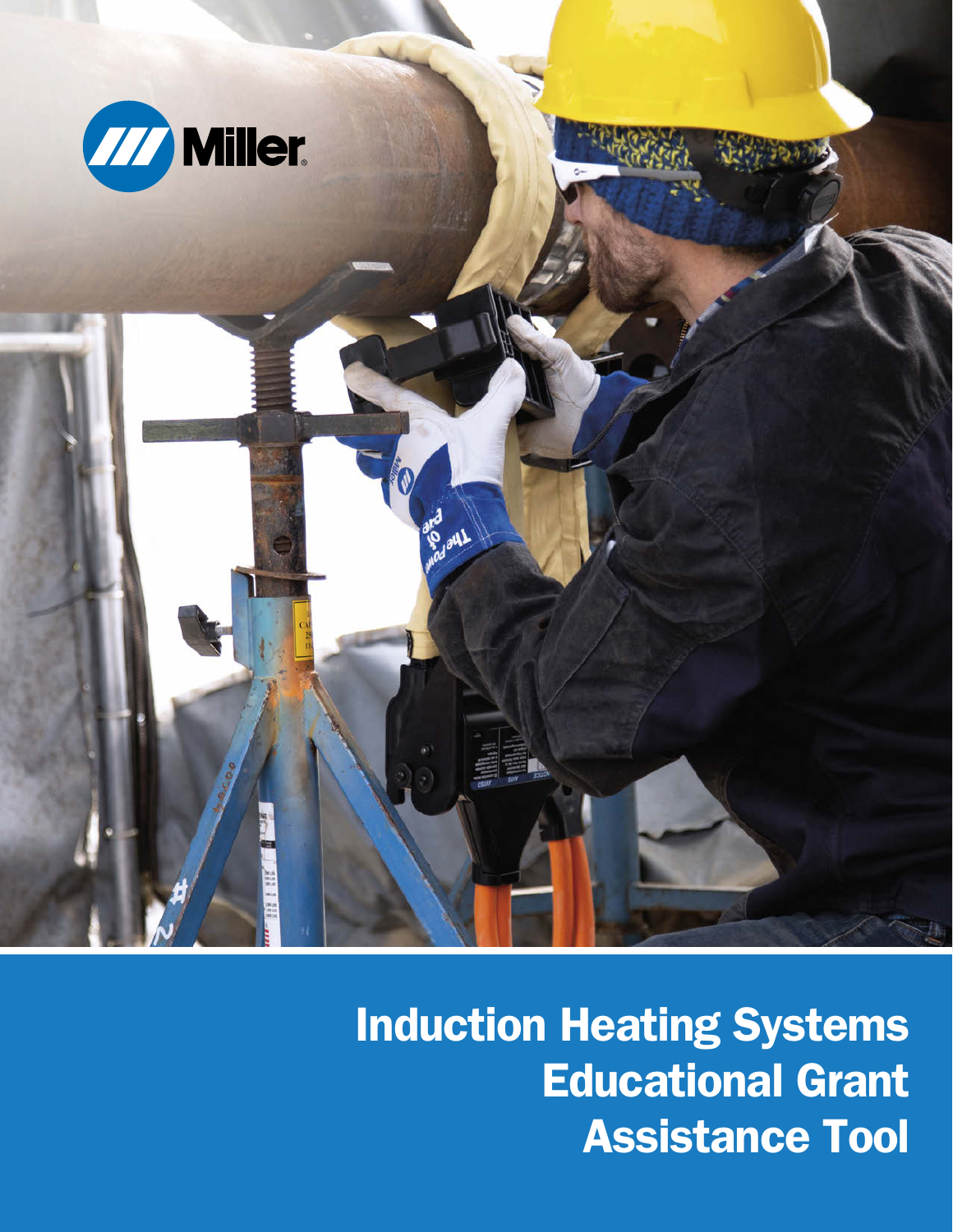# **Welding with Induction Heating Improves Consistency and Saves Time**

In welding preheat, the heat can be applied directly around the area of the weld joint, or the entire part can be heated. When a welding application requires any type of heat treatment, induction heating is a method that offers many benefits; including greater consistency in heating, faster time-to-temperature of the part, ease of use and safety in operation.



# **This simple and cost-effective heating process can deliver fast and consistent heat for:**



- **Welding fabrication and** construction
- **Preheating of welds**
- **Post-weld heat treatment**
- Coating removal
- Shrink-fit applications

Applications that would typically require hours to heat can be done in minutes utilizing induction heating.

# **Induction heating benefits**

Compared to using open flame or resistance for preheating and stress relieving, induction offers numerous advantages. Some key benefits of induction include:

- **Temperature uniformity**
- Reduced cycle time
- **Efficiency/utility costs**
- **Versatility**
- **Minimized safety risks**
- **Decreased consumable costs**
- **Ease of use**



### **How induction heating works**

Induction heating creates a magnetic field that generates eddy currents within the base metal, heating it internally from within. Induction accessories, such as cables or blankets, are placed on



the part to generate the magnetic field.

#### Pros:

- **Offers quick setup, often in less than five minutes, with a** variety of tool options to fit the part being heated.
- Heats from the inside out ensuring fast time-to-temperature with an even heat profile.
- **Produces a uniform and consistent heated area, making it easy** to achieve and even stay within a strict temperature window.
- **Extremely efficient from a power usage standpoint and does** not require personnel to watch it\* — temperatures can be maintained during breaks and shift changes.
- **Provides safety benefits since the output coils don't get hot** or create an uncomfortably hot environment for welders.
- **Provides the flexibility to heat many different sizes and shapes** of parts and delivers localized heating where the part is.

#### Cons:

- Induction can have a higher initial cost for equipment than other methods, but the return on investment is fast.
- **Requires minimal operator training to ensure proper** wrapping techniques.
- \* As specified in ANSI Z49.1, Supervisors shall assure that fire watchers are assigned and hot-work authorization procedures are followed where required.

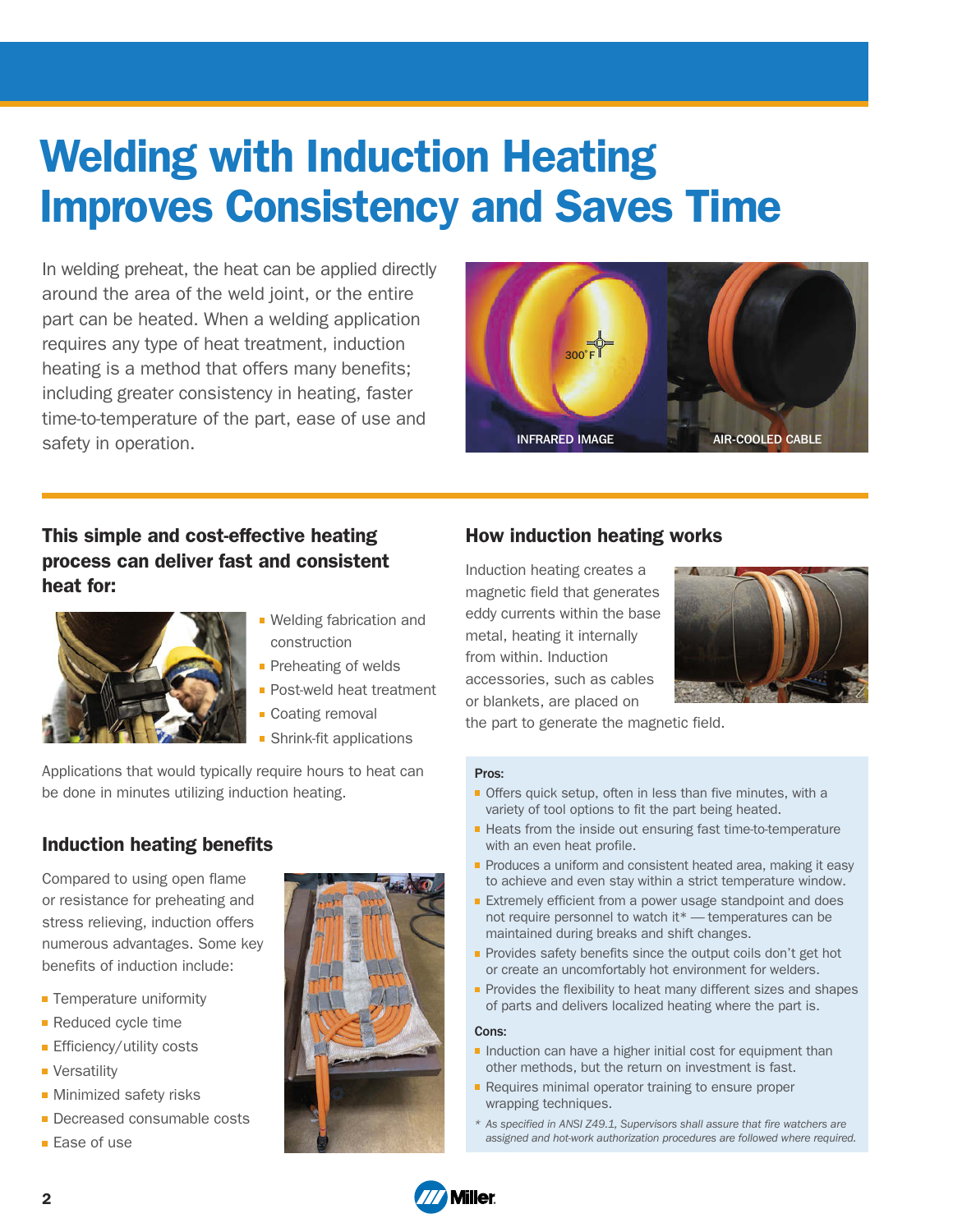**Educational discounts Free training with curriculum development Eligible for funding grants Curriculum available through OpenBook**™

# **ArcReach**®  **Heater**

**The ArcReach Heater air-cooled induction system is ideal for preheat and bakeout applications.**





### **ArcReach accessory**

Compatible with select ArcReach **ArcReach** welding power sources. Use existing on-site welding equipment up to 200 feet away as the heating power source. ArcReach technology increases jobsite productivity and efficiency by eliminating the time spent walking back to make adjustments.

# **Integrated temperature recording for quality control requirements**



Automatically and accurately documents joint temperature every time a heating cycle is completed. Export data and create temperature charts with the ArcReach Heater Data Application.

## **Easy to use and set up**



Welders will find the system intuitive to set up, use and tear down without having to wait for the tools to cool down. Heating profiles can be manually entered or loaded via a USB drive using the ArcReach Heater Data Application.

## **Powered by on-site welding power sources**



Enables welders to use the same equipment used for welding. Utilizes standard weld cables to power the ArcReach Heater and eliminates the requirement for expensive power drops.

# **Temperatures up to 600°F / 315°C**



Ideal for preheat and bakeout applications on pipe, plate, or odd geometries. Induction heating provides a fast time-to-temperature, consistent quality and even heat zone controlled throughout the part.

# **Choice of two heating tools**



Air-cooled cables (available in 30-, 50- or 80-foot lengths) are flexible for use on pipe, plate or odd

geometries. Air-cooled quick wrap is a simple tool for pipe applications up to 10 inches in diameter.

# **Lower heating expenses**



The ArcReach Heater system eliminates the costly overruns common with heating contractors, and allows contractors to regain control of heating costs and timelines.

# **Minimize safety risks**



Eliminates safety concerns caused by traditional resistance and open-flame heating.

Learn more: InductionSales@MillerWelds.com or MillerWelds.com/induction

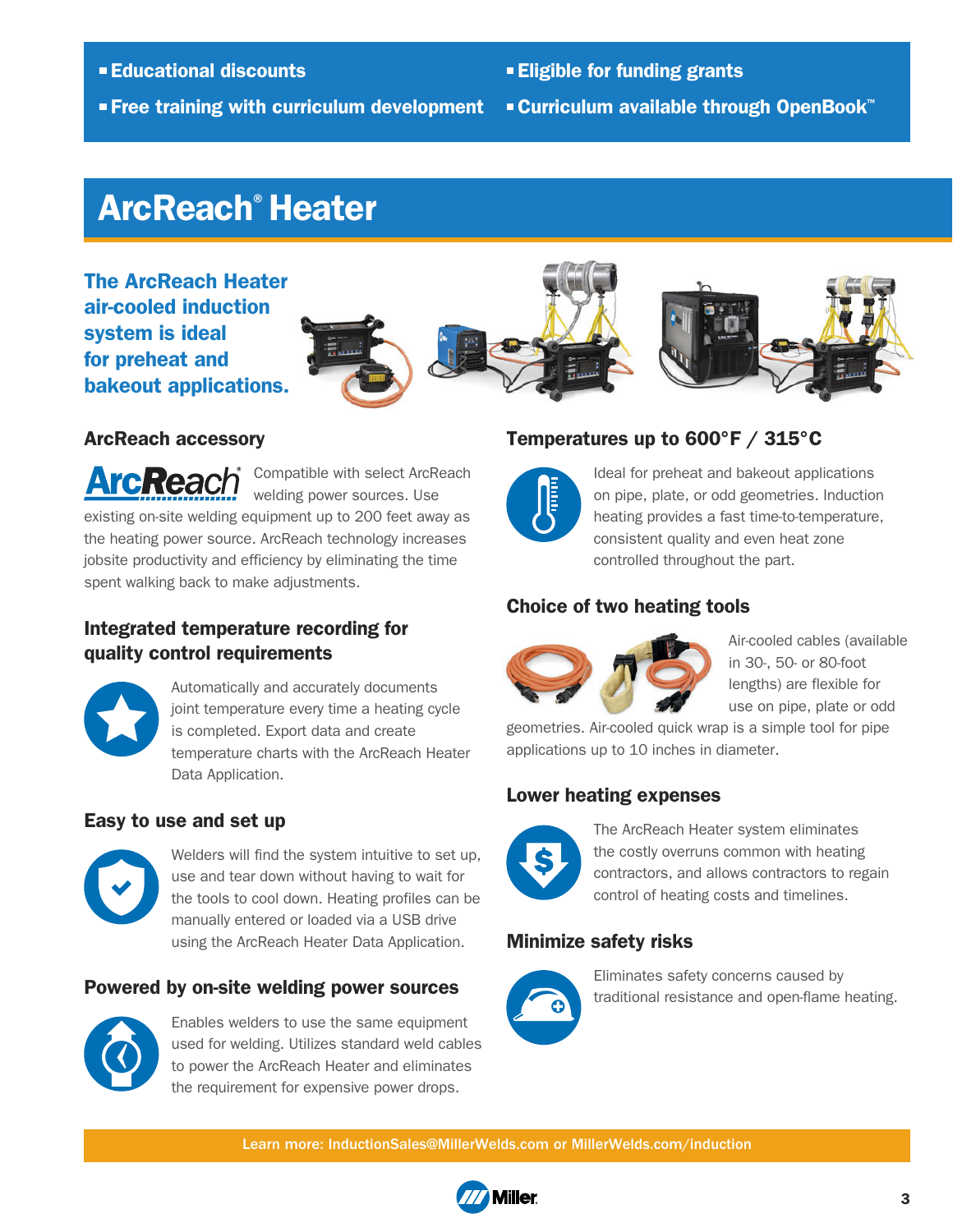# **Purpose of the Miller Grant Assistance Tool**

In these times of tight budgets, many organizations are exploring funding alternatives as a potential source of support for a variety of welding-related projects using Miller ArcReach® Heater Induction Systems. Grants can help your organization gain additional resources.

However, most organizations find it difficult to identify eligible grant funding sources and apply for grants. The grant world is highly competitive. Most funders are inundated with grant applications, so the more closely your grant application matches the grant funder's goals and mission, the more likely you are to be awarded grant funding.

Grants are awarded by public or private funders to conduct certain activities that help meet their goals. By aligning your projects to the funders' mission, grants can provide an organization with funding for projects that otherwise could not be conducted without the extra resources. The purpose of the Miller Grant Assistance Tool is to help you research appropriate grants and prepare a strong grant application for your welding-related project.

# **Goal of Your Grant Application**

Obtaining Miller equipment like the ArcReach®Heater Induction Systems will be the goal of your application as a core component of meeting industry needs for state-of-the-art technology and equipment to build skills, build experience, and build careers.

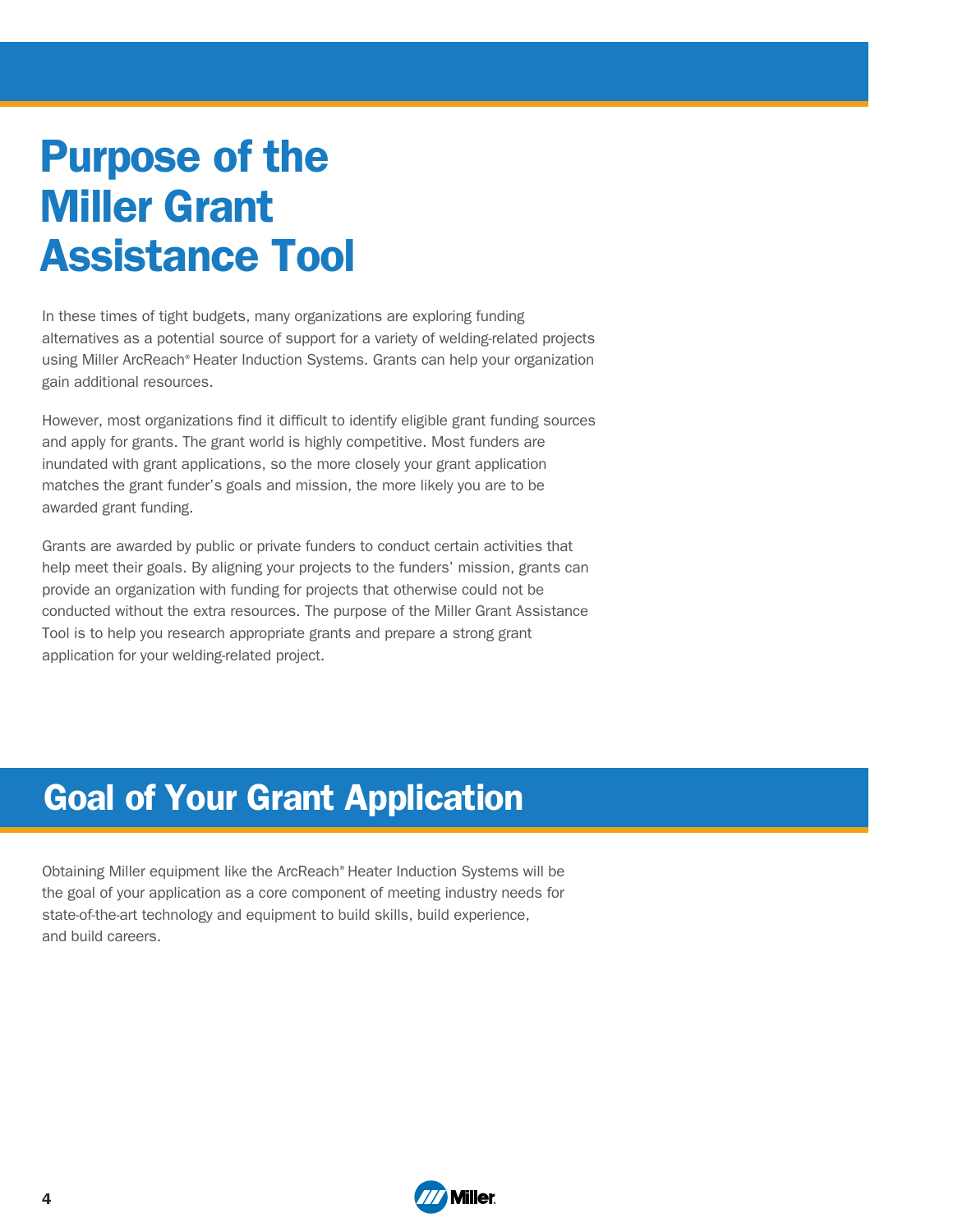# **Grant Opportunities for Your Project**

# **There are two types of grant funding sources.**

### **1) Federal, state, and local government agencies 2) Private, corporate, and public foundations**

When searching for grant opportunities for your welding training project, seek grant funders whose mission and goals align with your organization's mission, goals, and priorities to assure your project is eligible for funding.

As you find potential funders, examine their grant programs. Look at what types of activities they fund, their stated purpose, their preferred method of contact, and their grant cycles. Check their history of giving to projects and organizations like yours.

Carefully read the grant instructions, sometimes called an "RFP" (Request for Proposals) or "Guidelines," and follow all directions. As you write your grant application, tailor your language to the funders' point of view, and show how your project can address their concerns and meet their needs.

Grant deadlines are strict and unyielding. Late applications will likely eliminate your chance at funding for that cycle. Be sure you know all that is required of your organization before applying for grant funds.

Contact the funding agency to let them know of your interest, to ask questions, and for possible feedback. Local foundations may even accept an invitation to meet with you. To assure a productive dialogue, learn as much as you can about the funding agency before speaking with them.

Contacting a funder is an opportunity to gain "between the lines" information and a competitive advantage. It helps you decide if it is worthwhile to apply for a grant and if so, how to shape your application in order to win an award. Ask if the funder thinks your project meshes well with their priorities, and what to do to enhance your odds for a favorable review. Use this information when drafting your application and follow up with a thank you note.

# **Tip**

Make a grant application checklist from the grantor's guidelines to make sure your application contains all that the grantor requires.

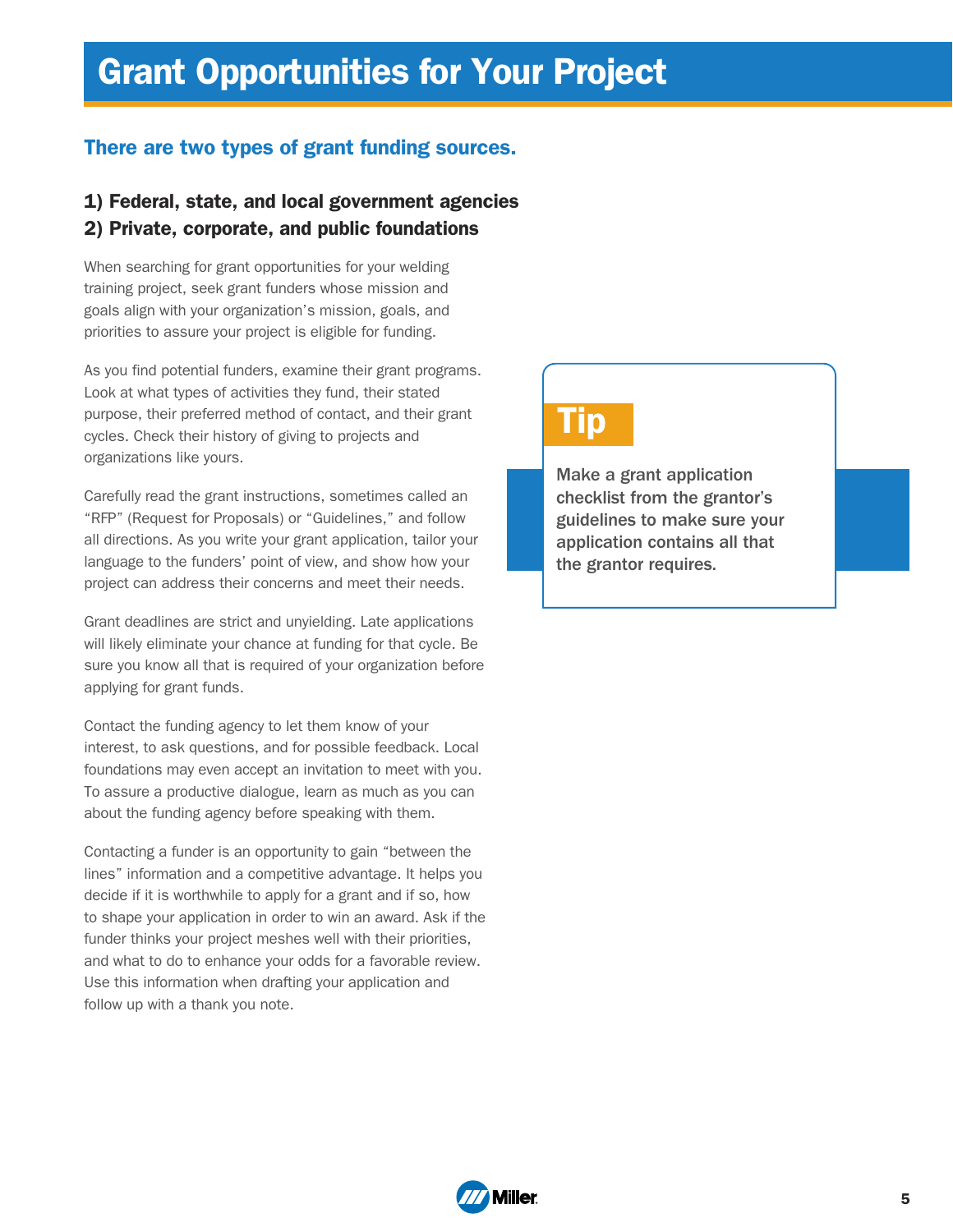# **Below is a list of online grant resources to begin your search.**

### **Federal grant opportunities**

Educational and training grants are often administered by the U.S. Department of Labor or U.S. Department of Education. Federal grants are usually lengthy and require partnerships with other institutions like industry, non-profits, or other educational institutions. However, federal grants can be of longer duration and offer larger award amounts than private ones. Find a searchable list of federal grants at: grants.gov/

## **State grant opportunities**

Perkins IV is the principal source of Carl D. Perkins Career and Technical Education Act of 2006 federal funding for the improvement of secondary and post-secondary career and technical education programs across the nation. Locate your state contact by searching the Perkins Collaborative Resource Network at:

#### cte.ed.gov/stategrants/stateprofiles.cfm

The U.S. Economic Development Administration's (EDA) Economic Development Directory provides links to resources for each state including EDA regional office contacts, state government contacts, and EDD, TAAC, RLF, university centers, and tribal planning organization sites: eda.gov/resources/

Workforce Investment Boards direct federal, state, and local funding to workforce development programs. U.S. Workforce System contacts for the Workforce Investment Boards for each state can be found at:

#### servicelocator.org/wibcontacts/

Private foundations are usually looking to fund eligible, realistic projects that will allow them to have a positive impact with a relatively small investment. Corporate foundations are looking to benefit the communities where they are located and/or do business. Look to the Foundation Center for related resources for special guidance that can help maximize your understanding of the grants process and help you submit a successful grant application. Foundations that support educational projects can be researched at the Foundation Center at: foundationcenter.org/findfunders/

Community foundations pool assets from families, individuals, businesses and non-profits to support a wide variety of projects in their geographically defined community. This unique charitable-giving model is found in every state in the nation. Find and contact community foundations in your area for their current grant opportunities by using the map at:

cof.org/community-foundation-locator

# **Other grant resources**

- **US Census Bureau** census.gov/topics.html
- **Bureau of Labor Statistics** bls.gov/home.htm
- **Bureau of Labor Statistics Standard Occupational** Classification bls.gov/soc/
- **American Welding Society** aws.org/w/a/foundation/grants/welder\_workforce.html
- General nonprofit advancement nonprofitadvancement.org/
- **Citations in grant application** bibme.org/ easybib.com/
- **NAICS Codes** naics.com/search/
- Grant Wrangler Bulletin for K-12 grants grantwrangler.com/grantmanager/searchdisplay.aspx
- **Miller** website MillerWelds.com
- Miller ArcReach® Heater Induction Systems MillerWelds.com/products/induction-weld-preheating-equipment
- **UW-Madison Library Research Guide for Grant Proposal Writing** researchguides.library.wisc.edu/content

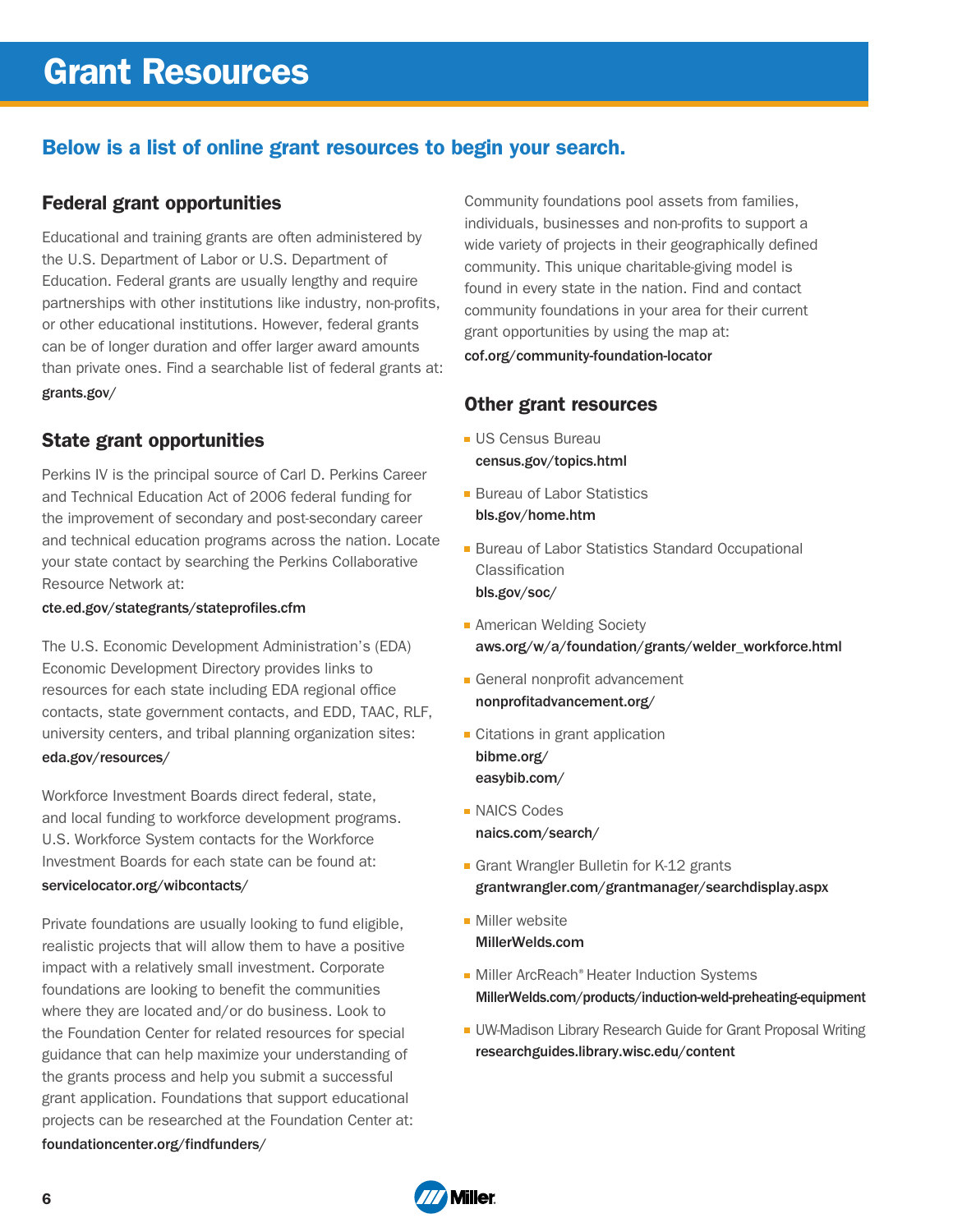# **Generally, there are three steps to the grant application process.**

### **1) Plan and develop the application**

Most successful grant applications take more time to prepare than to write. Start as early as possible. See the Grant Opportunities for Your Project and Grant Resources sections to identify a grant that matches your project.

Before you apply for grant funding, your organization should be sure it is ready to implement the project if your grant application is successful. Begin the grant application process only once you have the leadership approval and staff time available. Collect reliable data and statistics that support your understanding of your project's need or problem. National data websites such as the U.S. Bureau of Labor Statistics are listed in the Grant Resources section.

Grant funders want to know every detail of your project plan, so planning and execution are critical to winning a grant. Identify who, what, when, how, and how much your project will cost to implement. This process also helps you identify any gaps or obstacles in your concept so that you can work through them before submitting your application. The result will be a more logical, concise application which can offer you a tremendous edge in the competitive grants world.

Recruit and assign tasks to those who can help you with the budget, proofreading, obtaining letters of support from partners, etc. Identify and recruit any necessary external grant partners and ask for written commitments.

Be specific and realistic about the results you can deliver, and how you will measure their impact on your project and on the problem. Promise as much as you are confident that you can deliver in the project, but no more.

# **Tip**

Once you have a final draft of the grant application, give it to a "cold" reader to catch grammar, spelling and other errors.

# **Tip**

Delays routinely occur during the grant preparation process, so allow plenty of time for your grant's team to work on the application process.

### **2) Write and edit the application**

Once you have clarified most of the project details, create a draft of the grant application using the funder's required format. Each grant funder will have their own application with instructions and requirements for completing it.

Before you begin preparing a grant application, read all the instructions twice. The number one reason a grant application is declined is that the applicant did not follow the instructions.

Make sure the draft is edited and proofread, preferably by more than one person. Choose words and phrases that convey you understand and appreciate the funder's point of view. Avoid jargon and spell out all acronyms when used initially.

# **3) Submit the application**

Submit the grant application to the funder on or before the deadline in the required manner (i.e., funder's online site, via email, hand-delivery, etc.). Grant reviewers usually have to read a stack of grant applications, so make a good impression by submitting a clear, well-written, properly organized application.